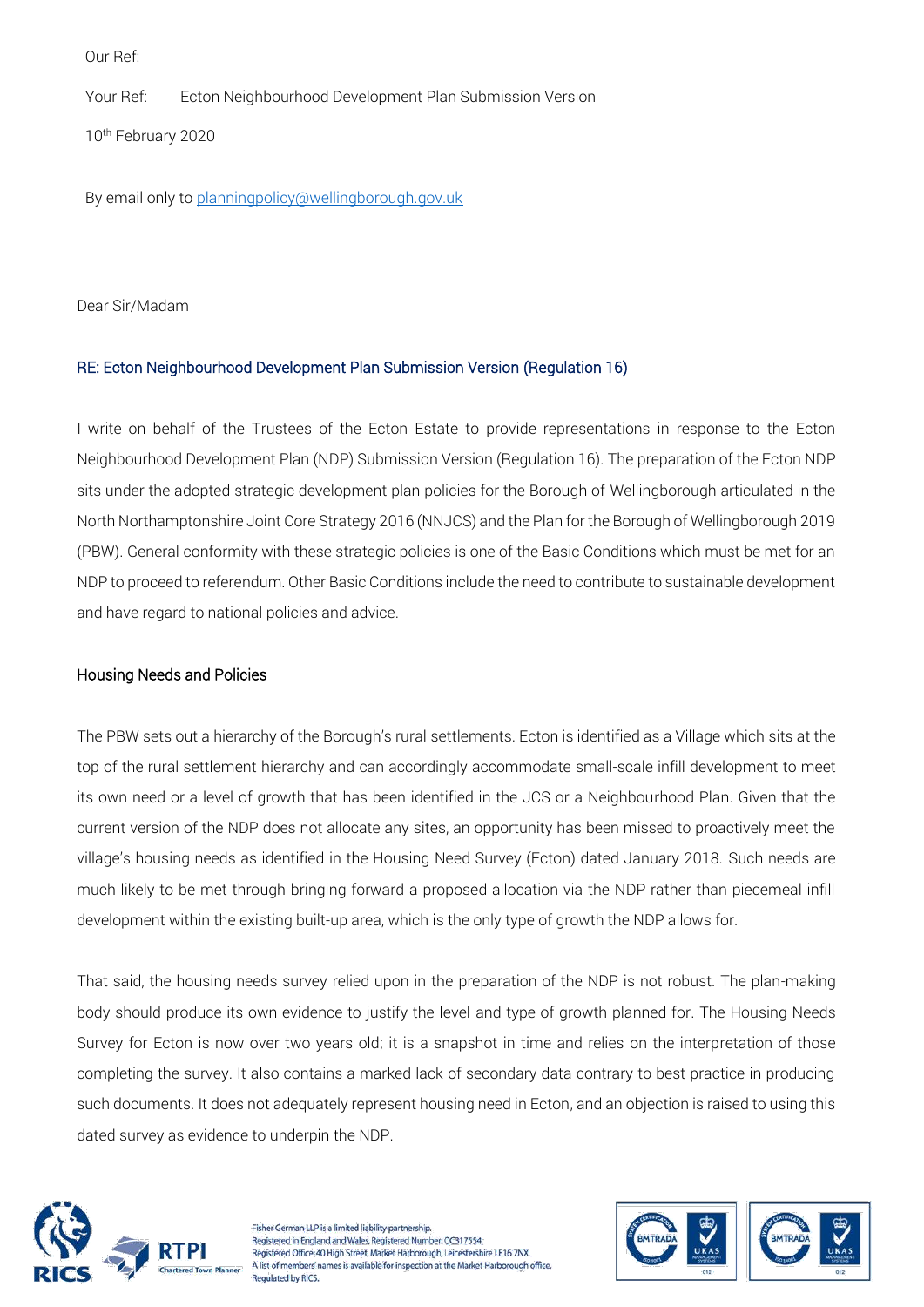

Section 5.2 of the submission plan contains its housing policies. Policy 2 seeks to secure development that will take account of housing needs evidence and provides smaller dwelling types. It would not be practical or proportionate to secure specific housing tenures or types through small-scale infill developments. Similarly, such schemes cannot secure affordable housing due to being under the applicable threshold. As such, whilst it is recognised that the plan will not make housing allocations, not to do so will be detrimental to the plan's objectives of delivering specific housing types and tenures to meet locally arising need.

The Trustees of the Ecton Estate control Land East of Church View (See site location plan in Appendix 1) which is suitable and deliverable for new residential development being well-located in respect of existing residential development to the west and the south as well as extensive tree cover to the east. The site is also well-located in respect of the services and facilities available in Ecton which are reachable within walking distance. This site is available for development and could play a significant part in meeting local housing needs however arising or identified. We would therefore urge the Parish Council to reconsider its approach to not making specific site allocations in light of the wider evidence about locally arising housing need within the plan area.

## Policy 6 – Local Green Space

The plan proposes the designation of four areas of Local Green Space (LGS). Two of these areas lie upon land controlled by The Trustees of the Ecton Estate; namely Land to the rear of the Village Hall, High Street and the Allotment Land east of High Street. Our client **objects** to these LGS designations as they are not consistent with national planning policy.

Paragraphs 99 and 100 of the National Planning Policy Framework 2019 (NPPF) set out the tests to be met in designating LGS. Paragraph 99 states that designating land as LGS should be consistent with the local planning of sustainable development and should only be designated when a plan is prepared or updated, as well as being capable of enduring beyond the end of the plan period. Paragraph 100 states that LGS designations should only be used where the green space is:

- In reasonably close proximity to the community it serves
- Demonstrably special to a local community and holds a particular local significance, for example because of its beauty, historic significance, or recreational value (including as a playing field), tranquility or richness of its wildlife; and
- Local in character and is not an extensive tract of land



Fisher German LLP is a limited liability partnership. Registered in England and Wales, Registered Number: OC317554. Registered Office: 40 High Street, Market Harborough, Leicestershire LE16 7NX. A list of members' names is available for inspection at the Market Harborough office. Regulated by RICS.



Page 2 of 6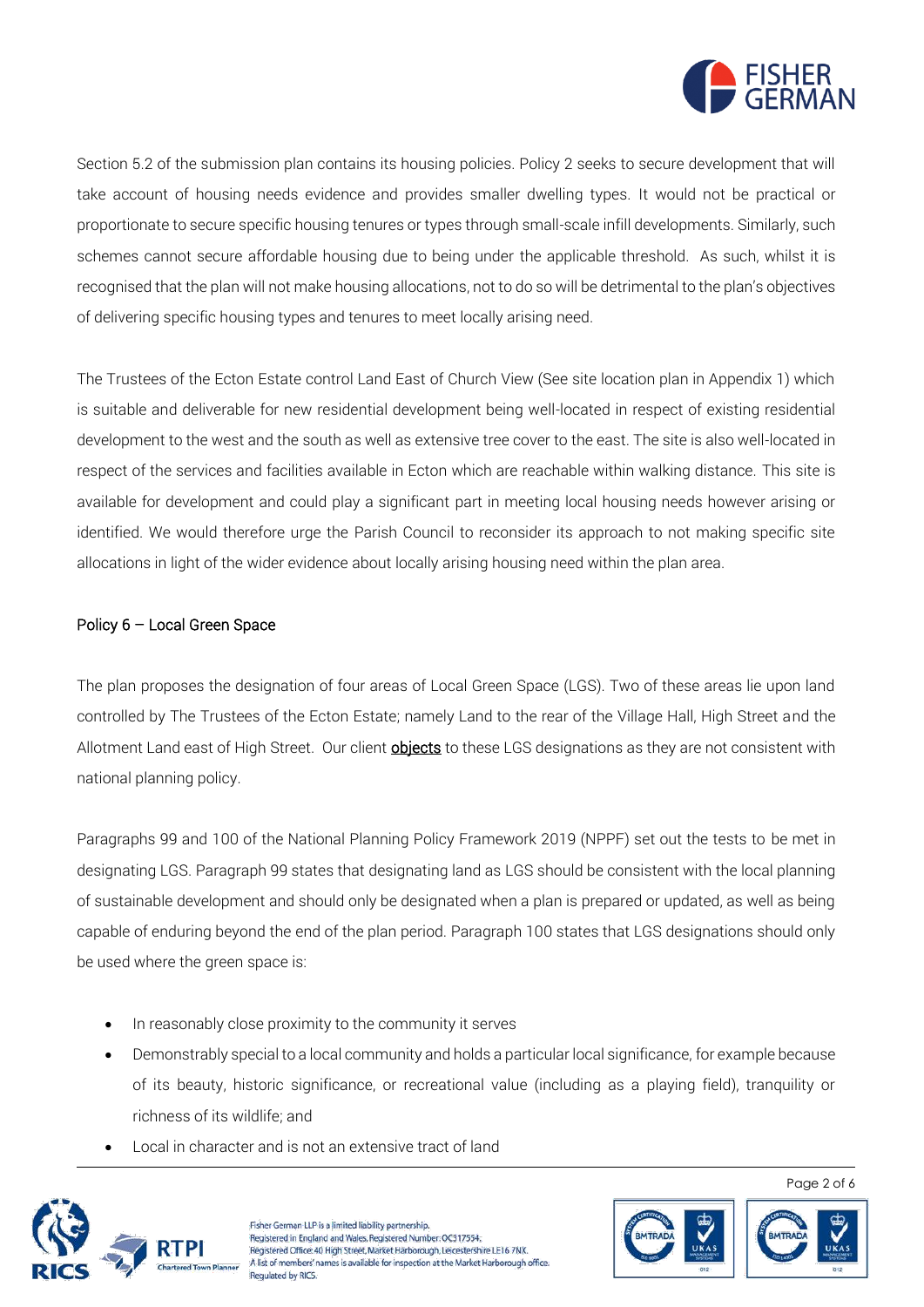

The Basic Conditions Statement which supports the submission draft of the plan states that paragraph 5.3.12 of the supporting text to Policy 6 specifies how the proposed LGS designations conform with the criteria in paragraph 100 of the NPPF. Our clients disagree with this statement as the assessment in the supporting text is not sufficiently detailed or comprehensive. No other evidence supports these proposed designations other than the brief descriptions in the supporting text. These are largely anecdotal and do not show why the parcels are "*demonstrably special*" to the community at large.

The land east of High Street occupies the southernmost limb of the settlement and is not readily visible along High Street or from the surrounding public domain. The assessment in the supporting text states that views from the site into the wider countryside are "*pleasant*" but this does not explain why such views hold particular local significance, which is the test to be applied. The allotments are occupied on the basis of licenses which are reviewed annually. As a result, the landowner could at any time remove access or alter the use of the allotments from the purposes which they are held to be demonstrably special. There is no certainty about whether use of the site would ensue beyond the plan period and thus the proposed designation fails the test in paragraph 99 of the NPPF was well as the requirement of paragraph 100 that the greenspace be "*demonstrably special*."

The justification for the designation of LGS at Land to the rear of the Village Hall is similarly vague and does not explain why the land is demonstrably special or why the views experienced from the land are of particular local significance. The land proposed for designation is owned by our client and whilst the adjacent village hall and land to the front of it is leased to the Trustees of Ecton Village Hall, the land to the rear of the village hall is not included within that lease. Any event is held by landlord permission and that permission can be refused or removed at any time. Akin to the situation with Land East of High Street the landowner can therefore remove access and/or alter use of the land for the purposes which they are held to be demonstrably special. Accordingly, there is no certainty that use of the site would ensure beyond the plan period and thus the proposed designation fails the test set out in paragraph 99 of the NPPF as well as paragraph 100.

Whilst it is noted that a Regulation 14 (Draft) version of the emerging Neighbourhood Plan was consulted upon between 15<sup>th</sup> April 2019 and 31<sup>st</sup> May 2019, our client was not directly contacted by the Parish Council to be informed of their intention to allocate the Village Hall, High Street and the Allotment Land east of High Street as Local Green Space. The lack of such notification and one to one discussion ahead of the Regulation 14 consultation is very disappointing, especially when one considers the charitable nature shown by our client in the past, but also a clear breach of the requirements set by the Planning Practice Guidance.



Fisher German LLP is a limited liability partnership. Registered in England and Wales, Registered Number: OC317554. Registered Office: 40 High Street, Market Harborough, Leicestershire LE16 7NX. A list of members' names is available for inspection at the Market Harborough office. Regulated by RICS.



Page 3 of 6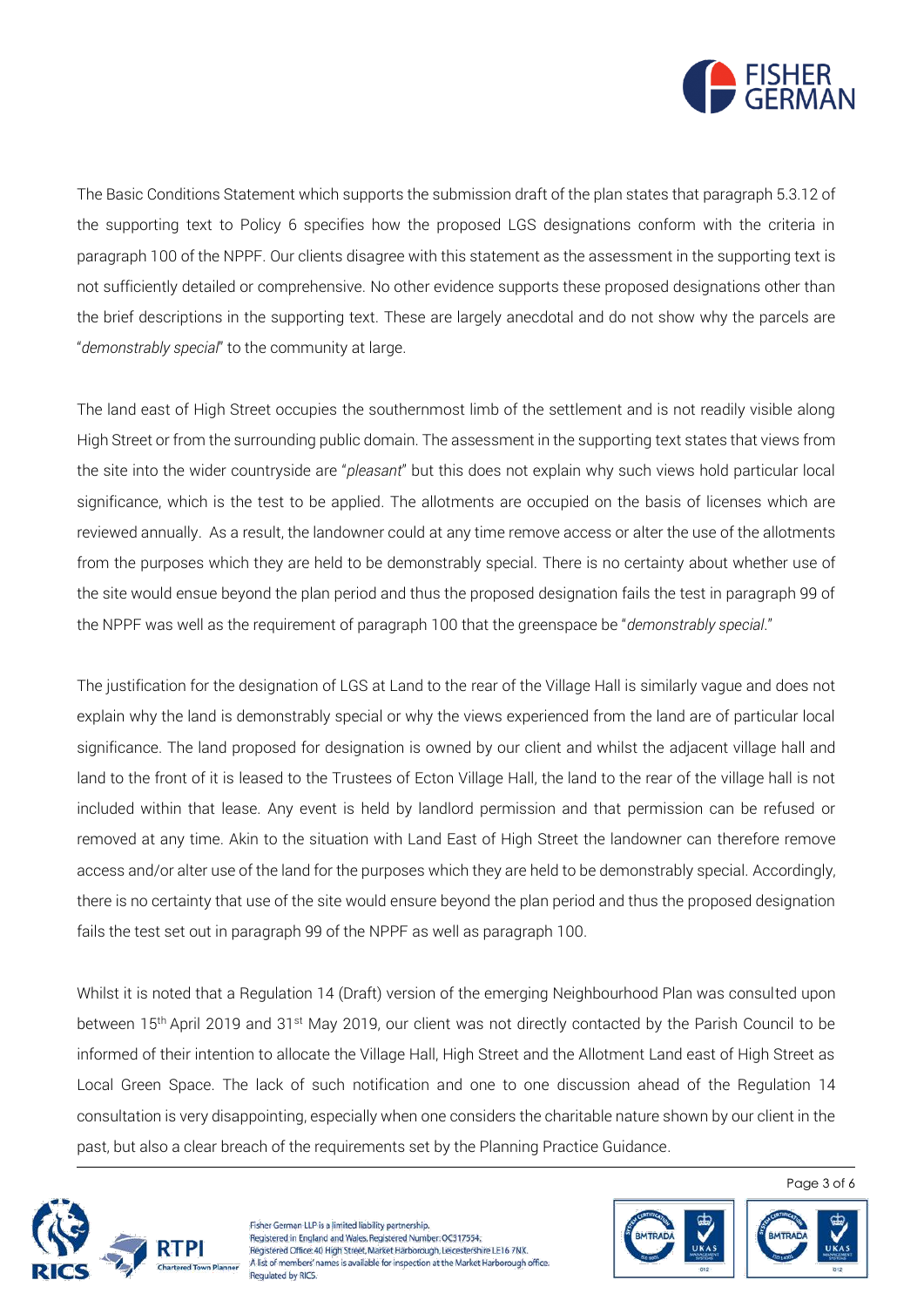

For the plan to meet the Basic Conditions the proposed Local Green Space designations at Land to the rear of the Village Hall, High Street and the Allotment Land east of High Street should be removed.

## Policy 7 – The Conservation Area

Policy 7 relates to proposals within the Ecton Conservation Area. Our client **objects** to this policy as it is currently drafted since it is out of step with national planning policy on heritage planning and is also contradictory. Point 3 of the policy requires the use of traditional pitched roofs yet Point 9 states that contemporary designs should not imitate earlier architectural periods or styles. Point 2 underlines the need to use "*traditional materials*" which again seemingly contradicts Point 9.

Point 6 refers to the views of "*heritage assets*" including Ecton Hall but the policy itself is described as only relating to the conservation area. Point 8 resists "*standard designs*" where such designs fail to capture or complement the distinctive and traditional character of the Conservation Area. This is at odds with the more nuanced approach set out in the NPPF which states at paragraph 196 that where a development proposal would lead to less than substantial harm to the significance of a designated heritage asset, the harm should be weighed against the public benefits of the proposal including, where appropriate, securing its optimum viable use. The NPPF therefore requires a balancing exercise to be undertaken; it is not as straight forward as requiring proposals to capture traditional character, although it is accepted that due regard should be had to them.

The drafting of this policy should be fundamentally reconsidered in order to give greater clarity and pay sufficient regard to national planning policy.

## Policy 10 – Important Public Views and Vistas

Our client **objects** to Policy 10 on the basis that it is too broad in its application and is not supported by sufficient evidence thereby obstructing the delivery of sustainable development. Point 1 of the policy requires important views to be maintained towards Ecton village. There is no further explanation as to what these important views are. Similarly, with respect to the policy's efforts to safeguard important views of the countryside from the public rights of way and highway network in the entire plan area, there is insufficient explanation as to what these important views are or what makes them important. Point 4 states that important views of Ecton Hall and the



Fisher German LLP is a limited liability partnership. Registered in England and Wales, Registered Number: OC317554. Registered Office: 40 High Street, Market Harborough, Leicestershire LE16 7NX. A list of members' names is available for inspection at the Market Harborough office. Regulated by RICS.



Page 4 of 6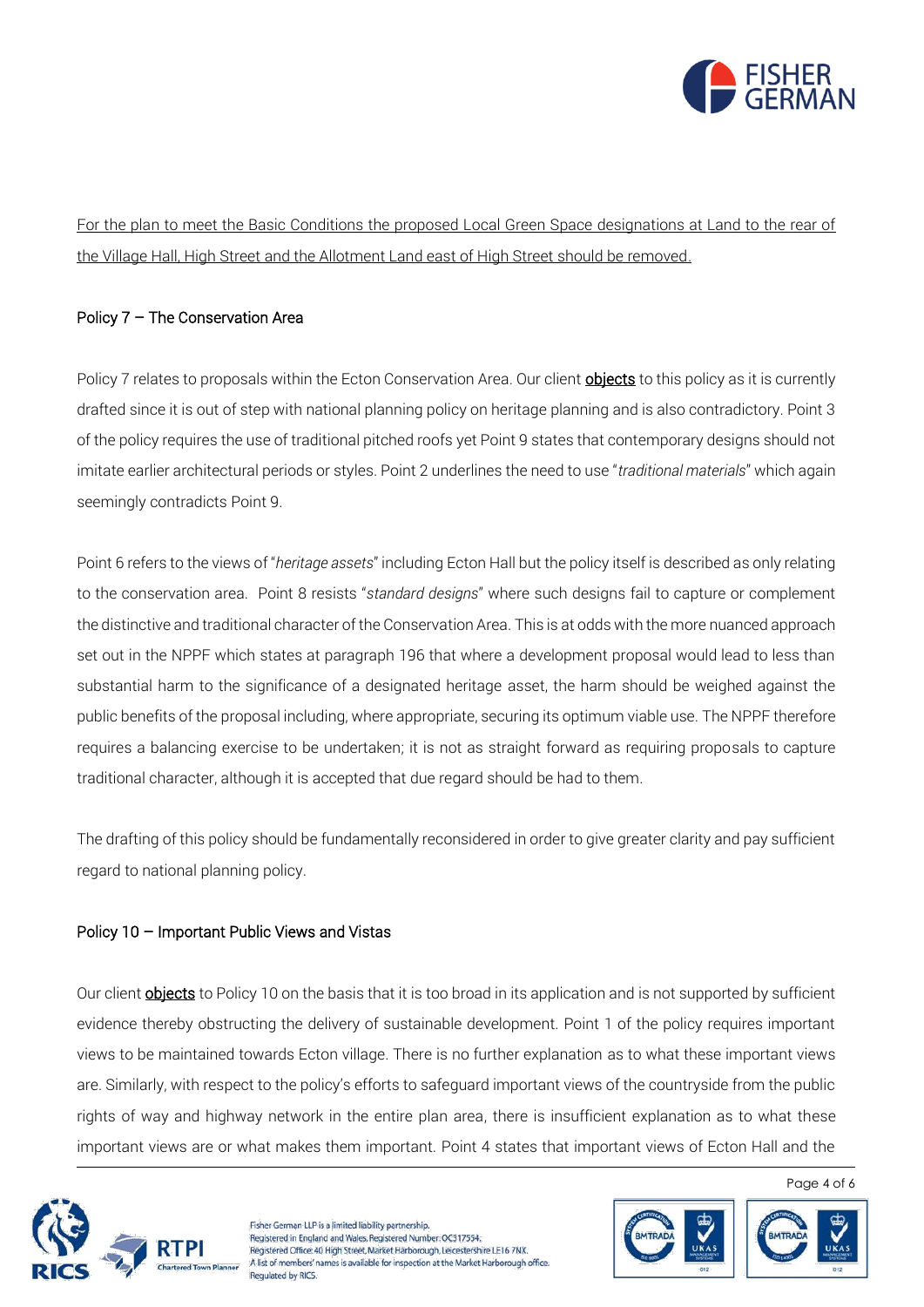

adjoining former parkland should be protected from the public footpath to the east of the village. Again, there is insufficient clarity about what views should be safeguarded or why they are of importance or contribute to the historic significance of Ecton Hall as a heritage asset.

In order to meet the Basic Conditions Policy 10 requires substantial revision to identify and prioritise the safeguarding key views where this can be justified in respect of the plan's evidence place. Such views should also be clearly illustrated or explained in order to facilitate effective decision-making. In its current from Policy 10 should be deleted to meet the Basic Conditions.

## Conclusion

In conclusion the neighbourhood plan as currently drafted does not meet at least two Basic Conditions in that it would hinder sustainable development and would not pay sufficient regard to national planning policy, particularly in relation to the above-mentioned LGS designations.

Yours sincerely

Melissa Balk MRTPI Senior Planner

For and on behalf of Fisher German LLP

Email[: melissa.balk@fishergerman.co.uk](mailto:melissa.balk@fishergerman.co.uk)  Direct: 01234 639446 Mobile: 07810 752115

Enclosures: Appendix 1 – Site Location Plan



Fisher German LLP is a limited liability partnership. Registered in England and Wales, Registered Number: OC317554. Registered Office: 40 High Street, Market Harborough, Leicestershire LE16 7NX. A list of members' names is available for inspection at the Market Harborough office Regulated by RICS.



Page 5 of 6